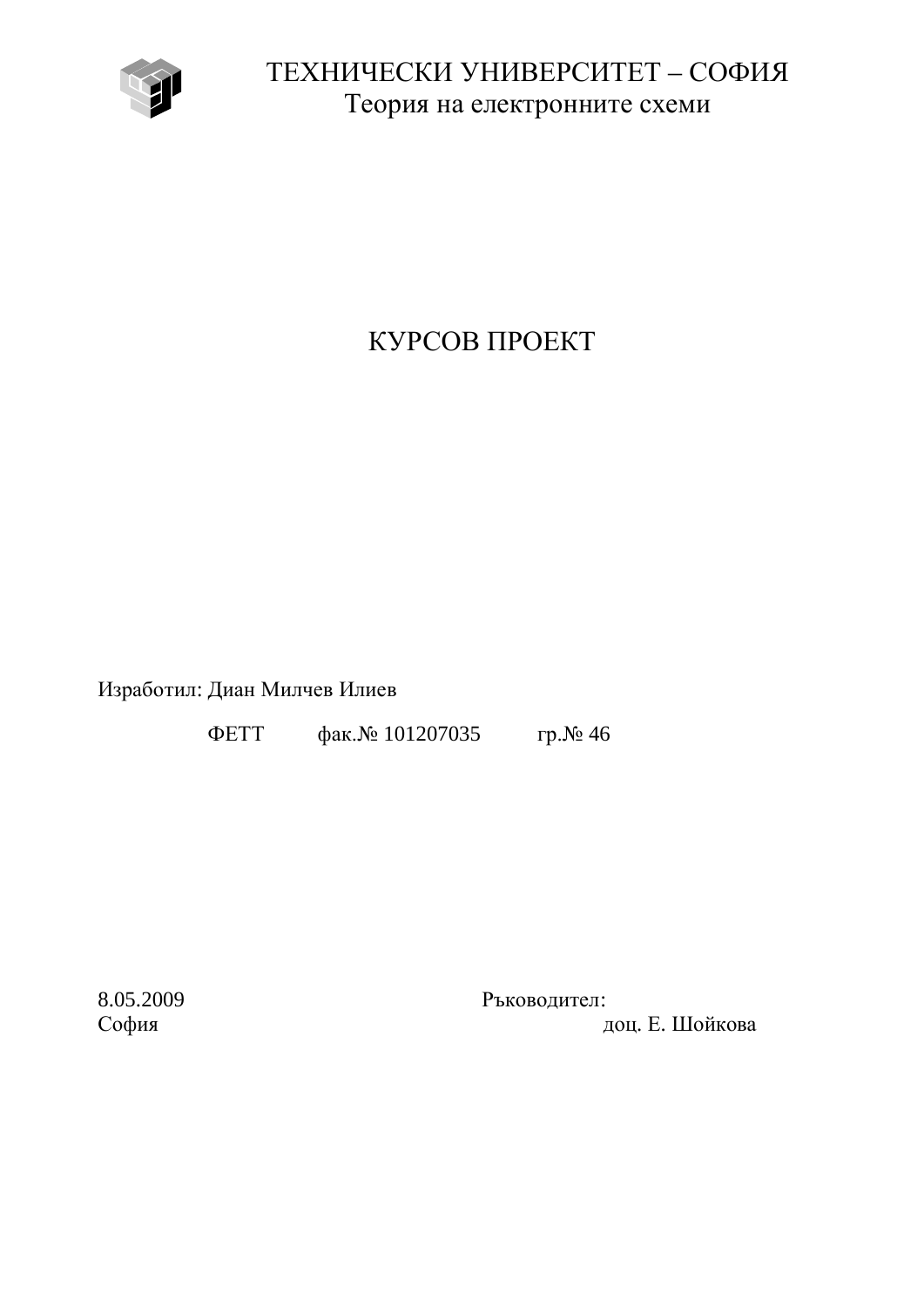1. Задача: Анализ на зададена схема по метода с възловите потенциали. Схема:



Анализ по метода с възлови потенциали за високи честоти: Създава се комплексна матрица с модел на Джаколето

- Постояннотоковото захранване се свързва на късо към шаси.
- Входната и изходната верига се отстраняват и се заменят с празен ход
- Пасивните елементи се заменят с подходящи модели за високи честоти

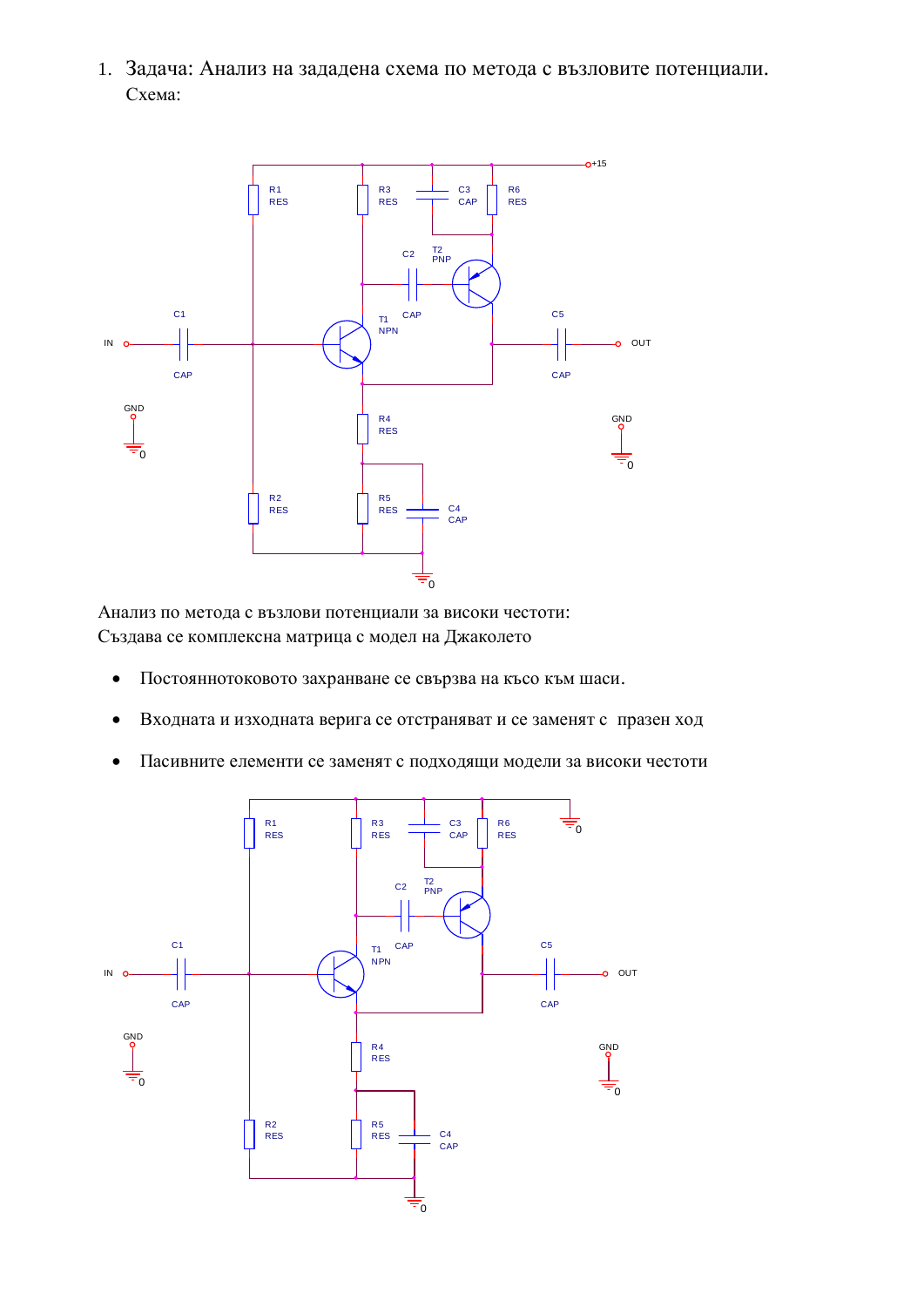• Биполярният транзистор се заменя с модел на Джаколето



| $\overline{A1}$ | $-p.C1$        | $\mathbf{0}$                                | $\overline{0}$                    | $\overline{0}$                 | $\overline{0}$   | $\boldsymbol{0}$                             | $\theta$                       | $\overline{0}$ | $\mathbf{0}$     |
|-----------------|----------------|---------------------------------------------|-----------------------------------|--------------------------------|------------------|----------------------------------------------|--------------------------------|----------------|------------------|
| $-p.C1$         | A2             | $-1/R_{b'b1}$                               | $\overline{0}$                    | $-p.CBC1$                      | $\overline{0}$   | $\mathbf{0}$                                 | $\overline{0}$                 | $\theta$       | $\boldsymbol{0}$ |
| $\overline{0}$  | $-1/R_{b'b1}$  | A3                                          | $(-1/R_{b'e1})$<br>$+ p.Cb'e1$    | $(-1/R_{b'cl})$<br>$+ p.Cb'cl$ | $\theta$         | $\mathbf{0}$                                 | $\theta$                       | $\overline{0}$ | $\mathbf{0}$     |
| $\overline{0}$  | $\overline{0}$ | $(-1/R_{b'e1})$<br>$+ p.C_{b'e1}$<br>$-gm1$ | A4<br>$+gm1$                      | $-1/R_{ce}$                    | $-p.C_{BC2}$     | $(-1/R_{b'c2})$<br>+ $p.C_{b'c2}$<br>$+gm2$  | $-1/R_{ce2}$<br>$-\text{gm2}$  | $-p.C5$        | $-1/R_4$         |
| $\overline{0}$  | $-p.C_{BC1}$   | $(-1/R_{b'cl})$<br>$+ p.Cb'cl$<br>$+gm1$    | $(-1/R_{ce})$<br>$-$ gm1          | A <sub>5</sub>                 | $-p.C2$          | $\mathbf{0}$                                 | $\overline{0}$                 | $\theta$       | $\overline{0}$   |
| $\overline{0}$  | $\overline{0}$ | $\boldsymbol{0}$                            | $-p.C_{BC2}$                      | $-p.C2$                        | A <sub>6</sub>   | $-1/R_{b'b1}$                                | $\overline{0}$                 | $\overline{0}$ | $\boldsymbol{0}$ |
| $\overline{0}$  | $\overline{0}$ | $\overline{0}$                              | $(-1/R_{b'c2})$<br>$+ p.C_{b'c2}$ | $\theta$                       | $-1/R_{b'b1}$    | A7                                           | $(-1/R_{b'e2})$<br>$+ p.Cb'e2$ | $\theta$       | $\overline{0}$   |
| $\overline{0}$  | $\Omega$       | $\overline{0}$                              | $-1/R_{ce2}$                      | $\overline{0}$                 | $\theta$         | $(-1/R_{b'e2})$<br>$+ p.C_{b'e2}$<br>$-$ gm2 | A8<br>$+gm2$                   | $\overline{0}$ | $\overline{0}$   |
| $\overline{0}$  | $\overline{0}$ | $\mathbf{0}$                                | $-p.C5$                           | $\mathbf{0}$                   | $\boldsymbol{0}$ | $\mathbf{0}$                                 | $\overline{0}$                 | A <sub>9</sub> | $\mathbf{0}$     |
| $\overline{0}$  | $\overline{0}$ | $\overline{0}$                              | $-1/R_4$                          | $\mathbf{0}$                   | $\mathbf{0}$     | $\mathbf{0}$                                 | $\mathbf{0}$                   | $\mathbf{0}$   | A10              |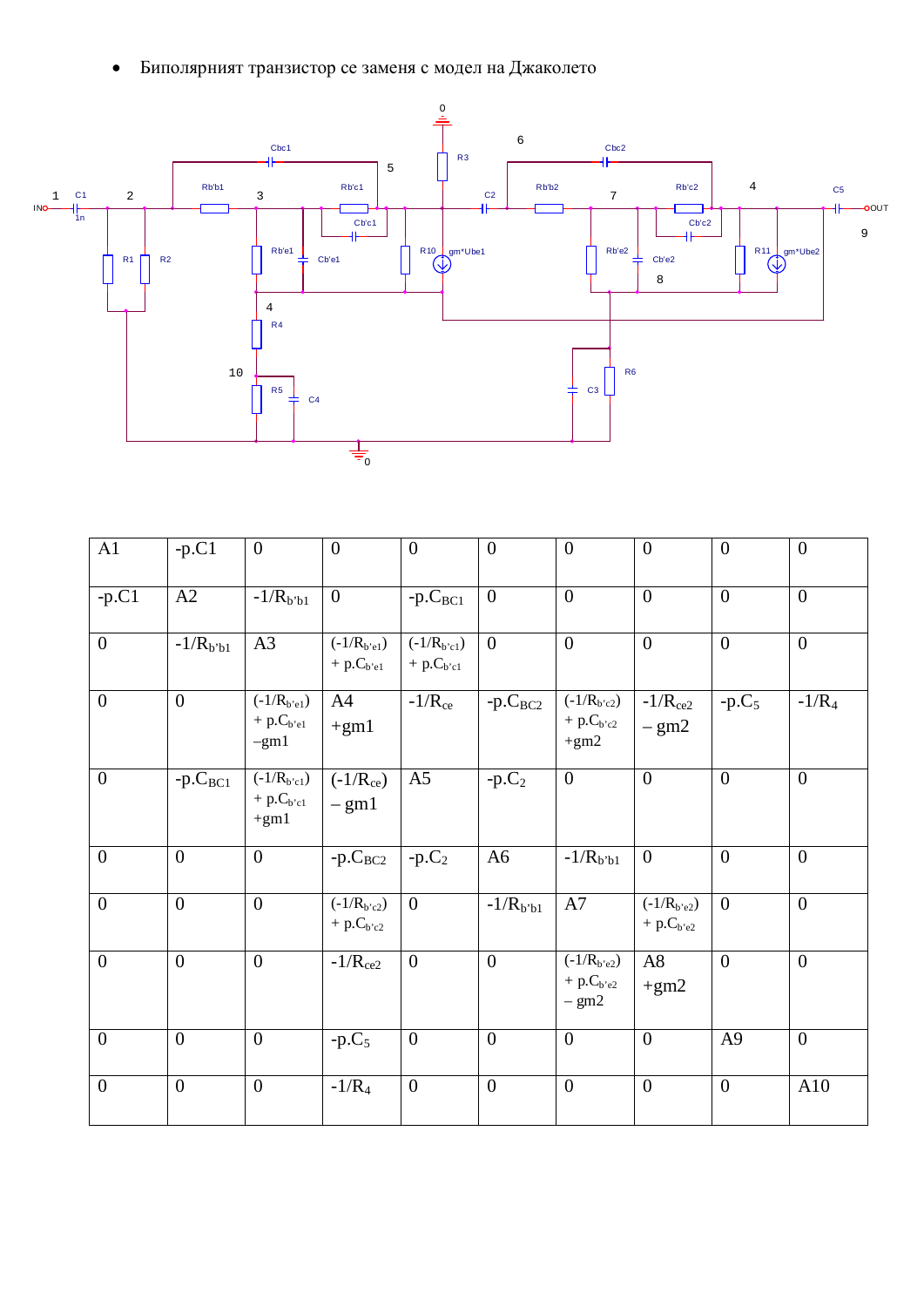$Al=p.C<sub>1</sub>$ 

$$
A2 = \frac{1}{R_1} + \frac{1}{R_2} + \frac{1}{R_{B'B1}} + p.C_{BC1}
$$

$$
A3 = \frac{1}{R_{B'B1}} + \frac{1}{R_{B'E1}} + \frac{1}{R_{B'C1}} + p.C_{BE1} + p.C_{B'C1}
$$

$$
A4 = \frac{1}{R_{B'E1}} + \frac{1}{R_4} + \frac{1}{R_{CE1}} + \frac{1}{R_{BC2}} + \frac{1}{R_{CE2}} + p.C_{B'E1} + p.C_{BC2} + p.C_{BC2} + p.C_5
$$

$$
A5 = \frac{1}{R_3} + \frac{1}{R_{CE1}} + \frac{1}{R_{BC1}} + p.C_{BC1} + p.C_{BC1} + p.C_2
$$

$$
A6 = \frac{1}{R_{B'B2}} + p.C_{BC2} + p.C_2
$$

$$
A7 = \frac{1}{R_{B'B2}} + \frac{1}{R_{B'E2}} + \frac{1}{R_{B'C2}} + p.C_{B'E2} + p.C_{B'C2}
$$

$$
AS = \frac{1}{R_{BE2}} + \frac{1}{R_6} + \frac{1}{R_{CE2}} + p.C_{BE2} + p.C_3
$$

A9=  $p.C_5$ 

$$
A10 = \frac{1}{R_4} + \frac{1}{R_5} + p.C_4
$$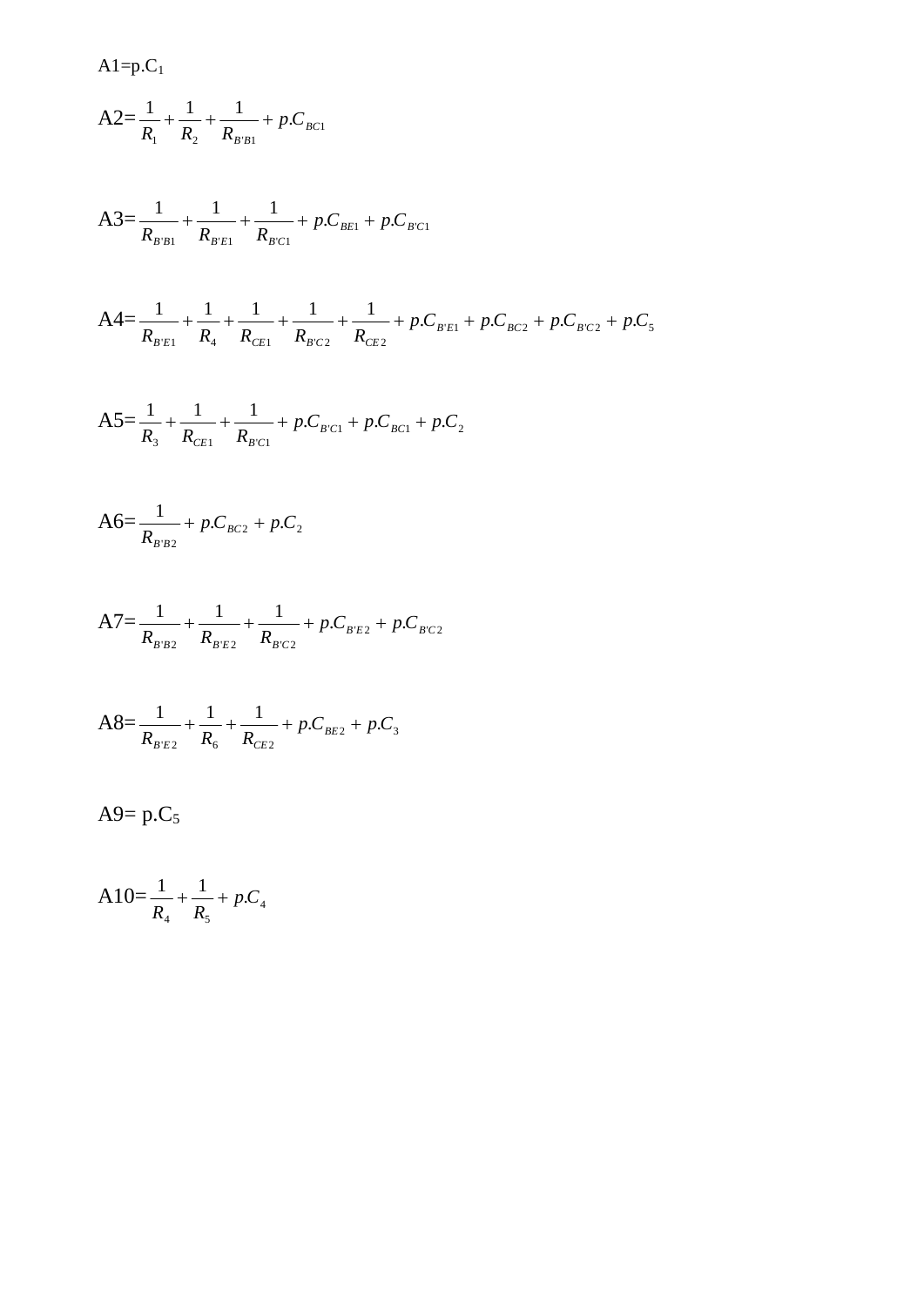## 2. Анализ на схема по метода с възловите напрежения

За анализ на разглеждаме схемата и заменяме ОУ с неговия макромодел.

Анализът започва с разглеждане само на един от инвертиращите входове и приемаме, че има само един входен сигнал. Другите входове свързваме към маса.

Схемата има следния вид



За базисен възел е избран масата (възел 0). Останалите възли са номерирани от 1 до 5. Съставя се матрица с размерност 5х5 имаща следния вид:

|                | $\mathbf{1}$   | $2*$             | $3*$             | $\overline{4}$ | 5                |
|----------------|----------------|------------------|------------------|----------------|------------------|
| 1              | G1             | $-G1$            | $\boldsymbol{0}$ | $\overline{0}$ | $\boldsymbol{0}$ |
| $\overline{2}$ | $-G1$          | $G0+G1+G2$       | $\boldsymbol{0}$ | $\overline{0}$ | $-G0$            |
| 3              | $\overline{0}$ | $\boldsymbol{0}$ | $g1+g2$          | $\overline{0}$ | 0                |
| $4*$           | $\overline{0}$ | $0-A$            | $0+A$            | $\overline{0}$ | $-1$             |
| $5*$           | $\overline{0}$ | $-G0+A$          | $0-A$            | $-1$           | $Go+1$           |

Получената матрица е симетрична спрямо главния диагонал. Влиянието на ЗИТУН е отбелязано с червен цвят.

Ku=U $\mu$ 3x/UBx= $\Delta$ ab/ $\Delta$ aa= $\Delta$ 15/ $\Delta$ 11.

Премахваме 4-та колона и 5-ти ред: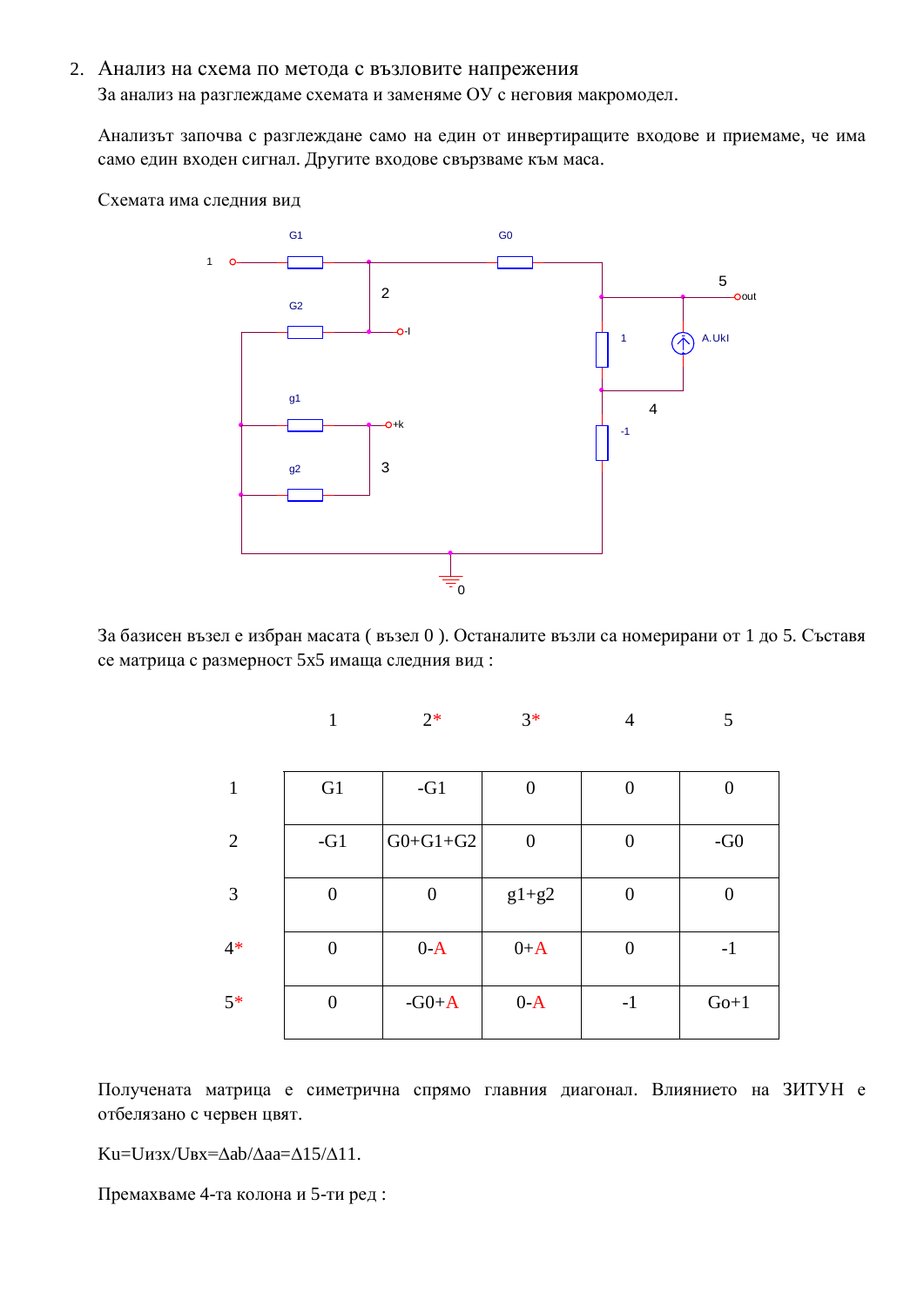1 2 3  $5\equiv 4$ 

|        |   | G1    | $-G1$      |                  |       |
|--------|---|-------|------------|------------------|-------|
|        | 2 | $-G1$ | $G0+G1+G2$ | $\boldsymbol{0}$ | $-G0$ |
| $(-1)$ | 3 |       | 0          | $g1+g2$          |       |
|        |   |       | A          | A                | - 1   |

$$
1 \qquad \qquad 2 \qquad \qquad 3
$$

| $\Delta$ 15= | $-G1$ | $G0+G1+G2$ |         |
|--------------|-------|------------|---------|
|              |       |            | $g1+g2$ |
|              |       | A          | A       |

 $\Delta$ 15=-G1(g1+g2)A

$$
2 \qquad \qquad 3 \qquad \qquad 5 \equiv 4
$$

 $\Delta$ 11=

| 2 | $G0+G1+G2$ |         | $-G0$ |
|---|------------|---------|-------|
| 3 |            | $g1+g2$ |       |
| 4 |            |         |       |

 $\Delta 11 = G0(g1 + g2)A + (g1 + g2)(G0 + G1 + G2)$ 

Заместваме с намерените адюнгирани количества:

$$
Ku = -\frac{G1(g1 + g2)A}{G0(g1 + g2)A + (g1 + g2)(G0 + G1 + G2)} \ ; \ Ku = -\frac{G1A}{G0A + (G0 + G1 + G2)} \ ;
$$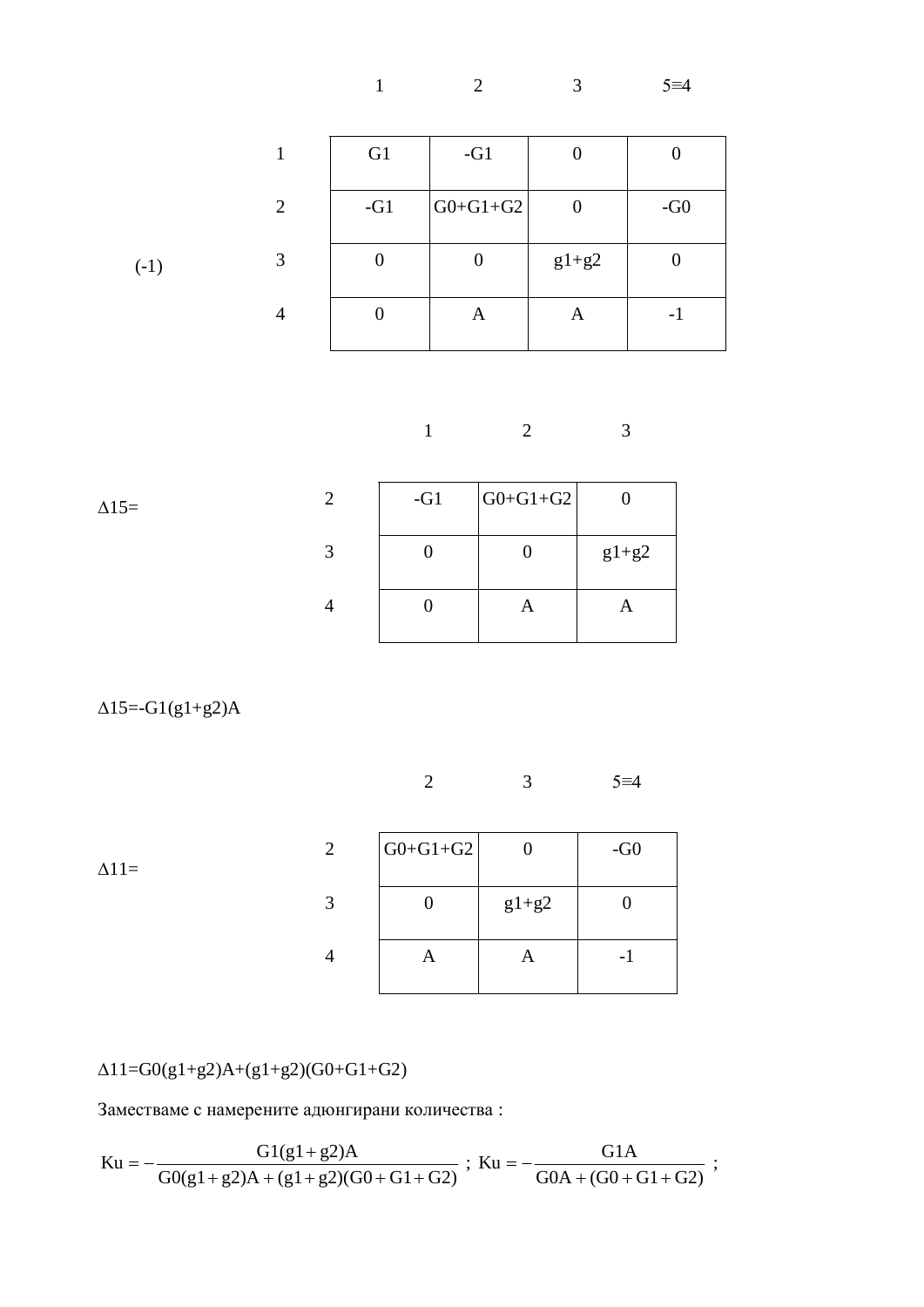$$
\text{Ku} = -\frac{\text{G1}}{\text{G0} + \frac{(\text{G0} + \text{G1} + \text{G2})}{A}} \quad ; \text{A} \to \infty \text{ (hdeanen OY)} \text{ (}\frac{\text{(G0} + \text{G1} + \text{G2})}{A} \to 0
$$

$$
\text{Uout1} = -\frac{\text{G1}}{\text{G0}} \times \text{Uin1}; \text{Uout2} = -\frac{\text{G1}}{\text{G0}} \times \text{Uin2} \rightarrow \boxed{\text{Uout} = \sum_{i=1}^{n} (-\frac{\text{Gi}}{\text{G0}}) \text{Uini}}
$$

( в конкретния случай i=2)

Аналогично за инвентиращия вход:



За базисен възел е избран масата (възел 0). Останалите възли са номерирани от 1 до 5. Съставя се матрица с размерност 5x5 имаща следния вид:

|                |                  | $2*$             | $3*$             | $\overline{4}$   | 5              |
|----------------|------------------|------------------|------------------|------------------|----------------|
| $\mathbf{1}$   | G1               | $\boldsymbol{0}$ | $-g1$            | $\overline{0}$   | $\overline{0}$ |
| $\overline{2}$ | $\boldsymbol{0}$ | $G0+G1+G2$       | $\boldsymbol{0}$ | $\boldsymbol{0}$ | $-G0$          |
| $\mathfrak{Z}$ | $-g1$            | $\boldsymbol{0}$ | $g1+g2$          | $\overline{0}$   | $\overline{0}$ |
| $4*$           | $\overline{0}$   | $0-A$            | $0+A$            | $\overline{0}$   | $-1$           |
| $5*$           | $\overline{0}$   | $-G0+A$          | $0-A$            | $-1$             | $Go+1$         |

Получената матрица е симетрична спрямо главния диагонал. Влиянието на ЗИТУН е отбелязано с червен цвят.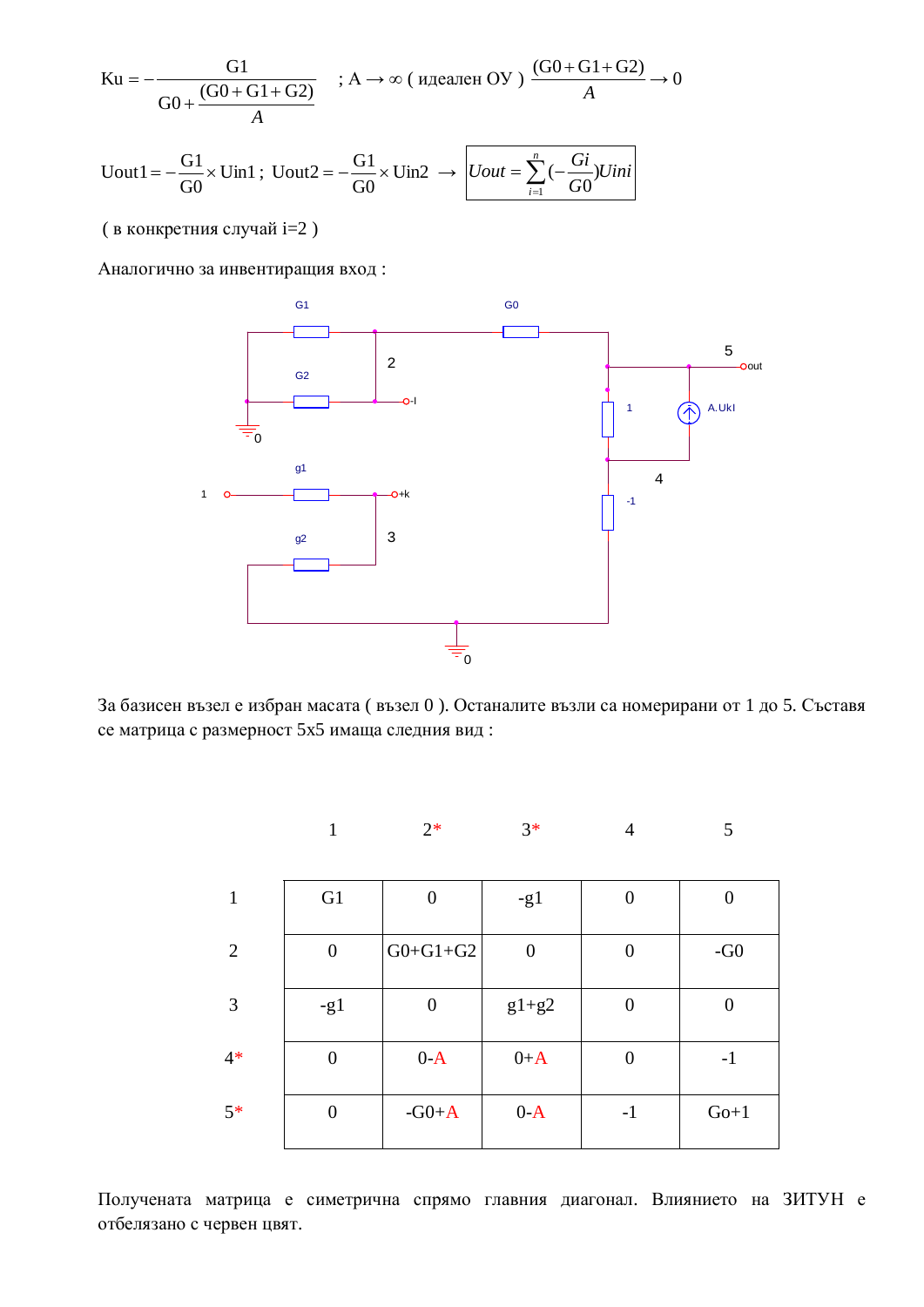$Ku=U$ *w*3x/ $U$ Bx= $\Delta$ ab/ $\Delta$ aa= $\Delta$ 15/ $\Delta$ 11.

Премахваме 4-та колона и 5-ти ред:

|                                 |                |                | $\,1\,$          |                  | $\overline{2}$   | $\mathfrak{Z}$   |                  | $5=4$             |  |
|---------------------------------|----------------|----------------|------------------|------------------|------------------|------------------|------------------|-------------------|--|
|                                 | $\mathbf 1$    |                | G1               |                  | $\boldsymbol{0}$ | $-g1$            |                  | $\boldsymbol{0}$  |  |
|                                 | $\sqrt{2}$     |                | $\boldsymbol{0}$ |                  | $G0+G1+G2$       | $\boldsymbol{0}$ |                  | -G0 $\,$          |  |
| $(-1)$                          | $\mathfrak{Z}$ |                | $-g1$            |                  | $\boldsymbol{0}$ | $g1+g2$          |                  | $\boldsymbol{0}$  |  |
|                                 | $\overline{4}$ |                | $\boldsymbol{0}$ |                  | $\mathbf A$      | $\mathbf A$      |                  | $\textnormal{-}1$ |  |
|                                 |                |                |                  |                  |                  |                  |                  |                   |  |
|                                 |                |                |                  | $\mathbf 1$      | $\sqrt{2}$       |                  | $\mathfrak{Z}$   |                   |  |
| $\Delta15=$                     |                | $\overline{c}$ |                  | $\boldsymbol{0}$ | $G0+G1+G2$       |                  | $\boldsymbol{0}$ |                   |  |
|                                 |                | $\overline{3}$ | $-g1$            |                  | $\boldsymbol{0}$ |                  | $g1+g2$          |                   |  |
|                                 |                | $\overline{4}$ |                  | $\boldsymbol{0}$ | $\mathbf A$      |                  | $\mathbf A$      |                   |  |
| $\Delta 15 = g1(G0 + G1 + G2)A$ |                |                |                  |                  |                  |                  |                  |                   |  |

2 3  $5=4$ 

 $\Delta$ 11=

| 2 | $G0+G1+G2$ |         | $-G0$ |
|---|------------|---------|-------|
| 3 |            | $g1+g2$ |       |
| 4 |            |         | - 1   |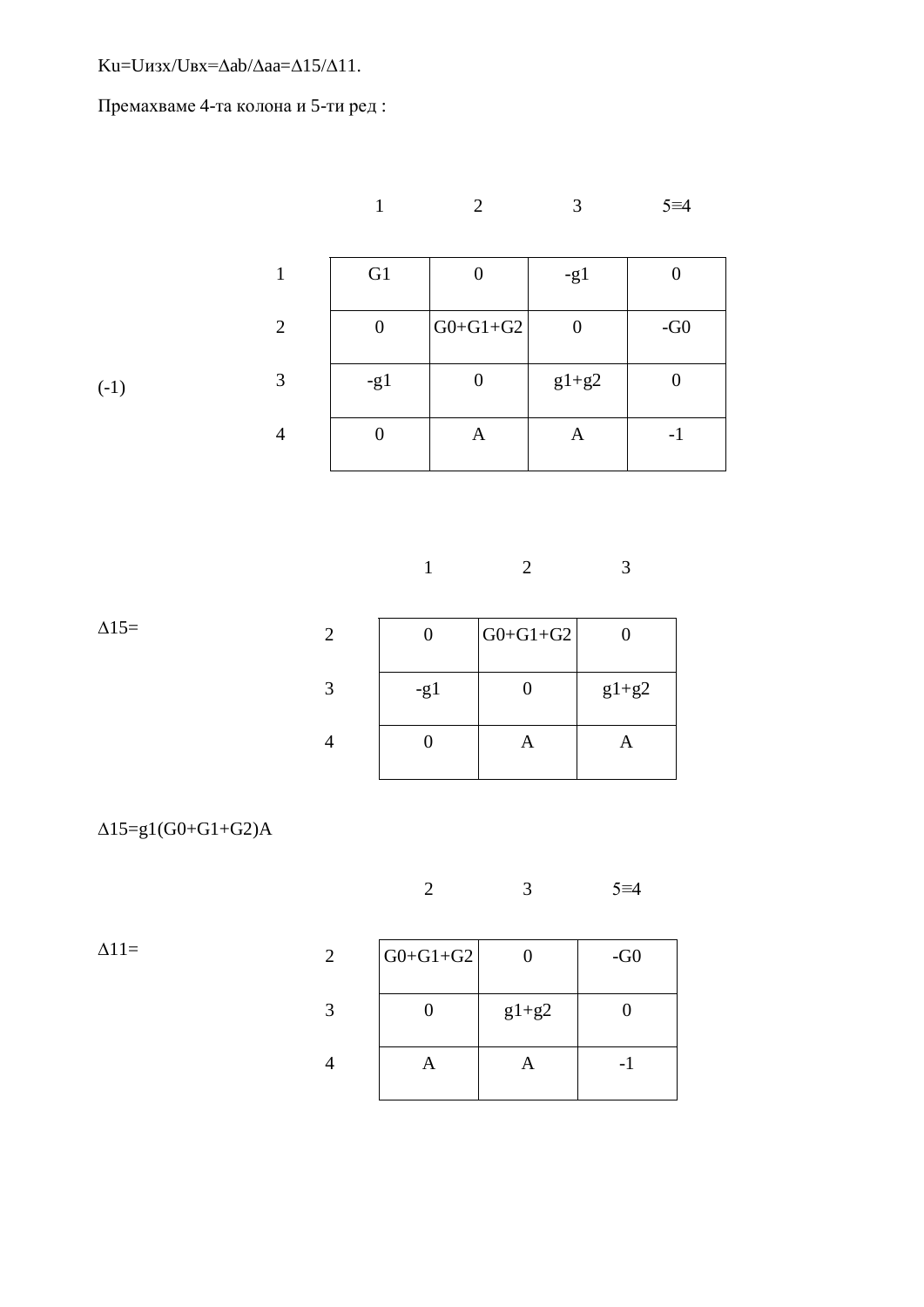$\Delta$ 11=G0(g1+g2)A+(g1+g2)(G0+G1+G2)

Заместваме с намерените адюнгирани количества:

$$
\text{Ku} = \frac{g1(G0+G1+G2)A}{Go(g1+g2)A+(g1+g2)(Go+G1+G2)} = \frac{g1(G0+G1+G2)}{Go(g1+g2)};
$$

$$
Uout1 = \frac{g1(G0+G1+G2)}{Go(g1+g2)} \; ; \; Uout2 = \frac{g2(G0+G1+G2)}{Go(g1+g2)}
$$

Полагаме: G0+G1+G2=G`

$$
g1+g2=g'
$$

$$
\rightarrow \left[Uout = \frac{G}{g}\sum_{j=1}^{m}\left(\frac{Gj}{G0}\right)Uinj\right]
$$

Следователно за функцията на изходното напрежение при сигнали и от двата входа на ОУ се получава:

$$
Uout=Unonin\mathcal{H} \text{ }Uinv = \sum_{i=1}^{n}(-\frac{Gi}{G0})Uini+\frac{G}{g}\sum_{j=1}^{m}(\frac{Gj}{G0})Uinj
$$

Анализ на чувствителността на  $Y_{12}$ :

За целта чертаем схемата като премахваме входните и изходните възли и определяме броят на клоните:

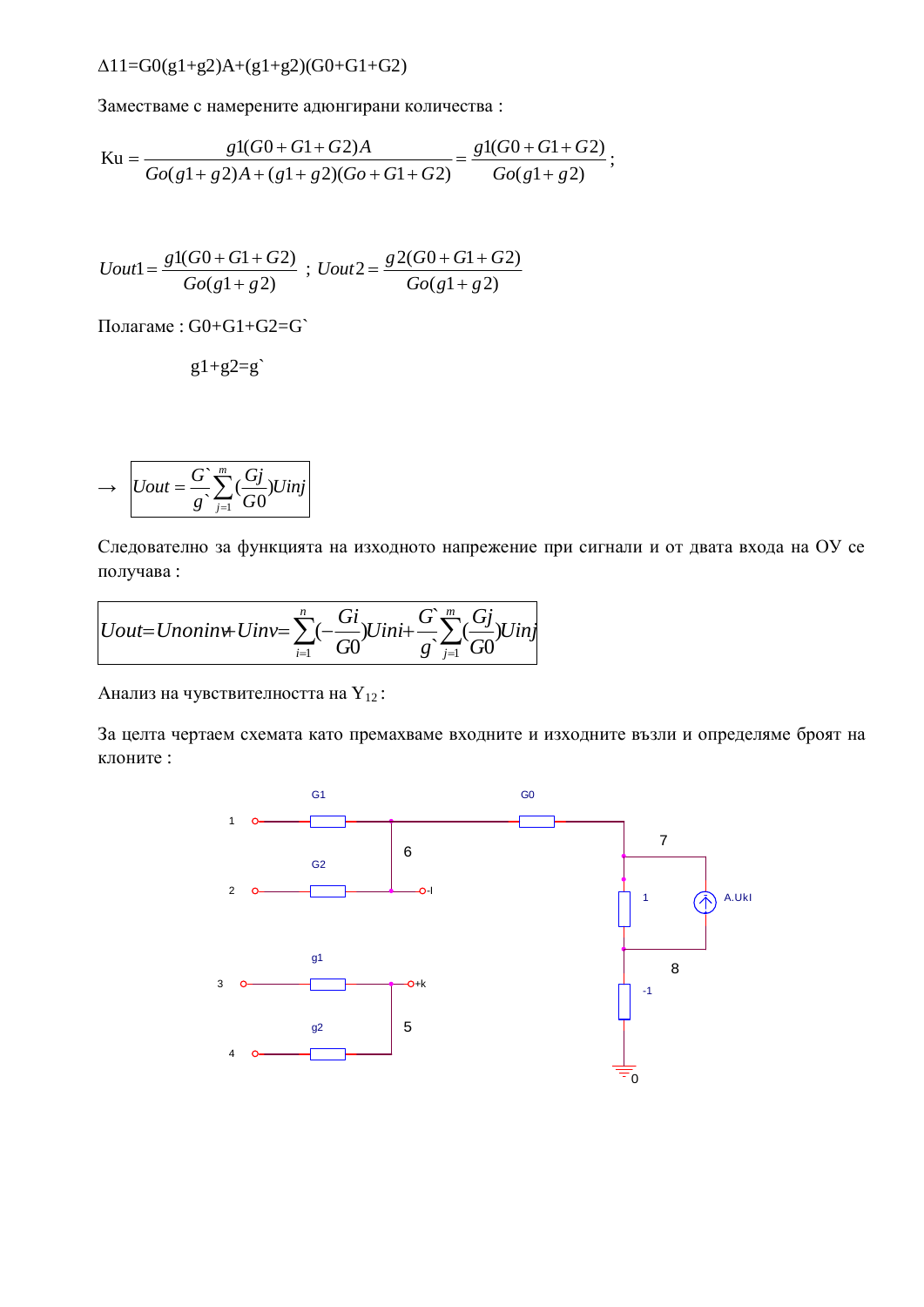## 3. Синтез на активен филтър

Чрез многополюсника N<sub>b</sub>, в обратната връзка се осъществяват полюсите на  $T_{(p)}$ , А чрез многополюсника N<sub>a</sub> – нулите на Т<sub>(р)</sub>. Следователно многополюсника N<sub>b</sub> винаги трябва да бъде замостено Т звено, което реализира комплексно спрегнати нули. Инвентирането на предавателната му функция от ОУ, води до реализирането на комплексно спрегнати полюси на общата предавателна функция.

Схемата придобива вида:



Определяне на предавателната характеристика по напрежение

Използва се метода на многополюсните подсхеми, което позволява чрез представяне на части от схемата като подсхеми да се намали размерът на матрицата и да се улесни пресмятането на нейните параметри

1.Избират се посоки на напреженията.

2. Номерират се възлите и се отделят двете многополюсни подсхеми  $N_a$ и  $N_b$ . Възлите 5 и 6 са вътрешни за двете подсхеми.

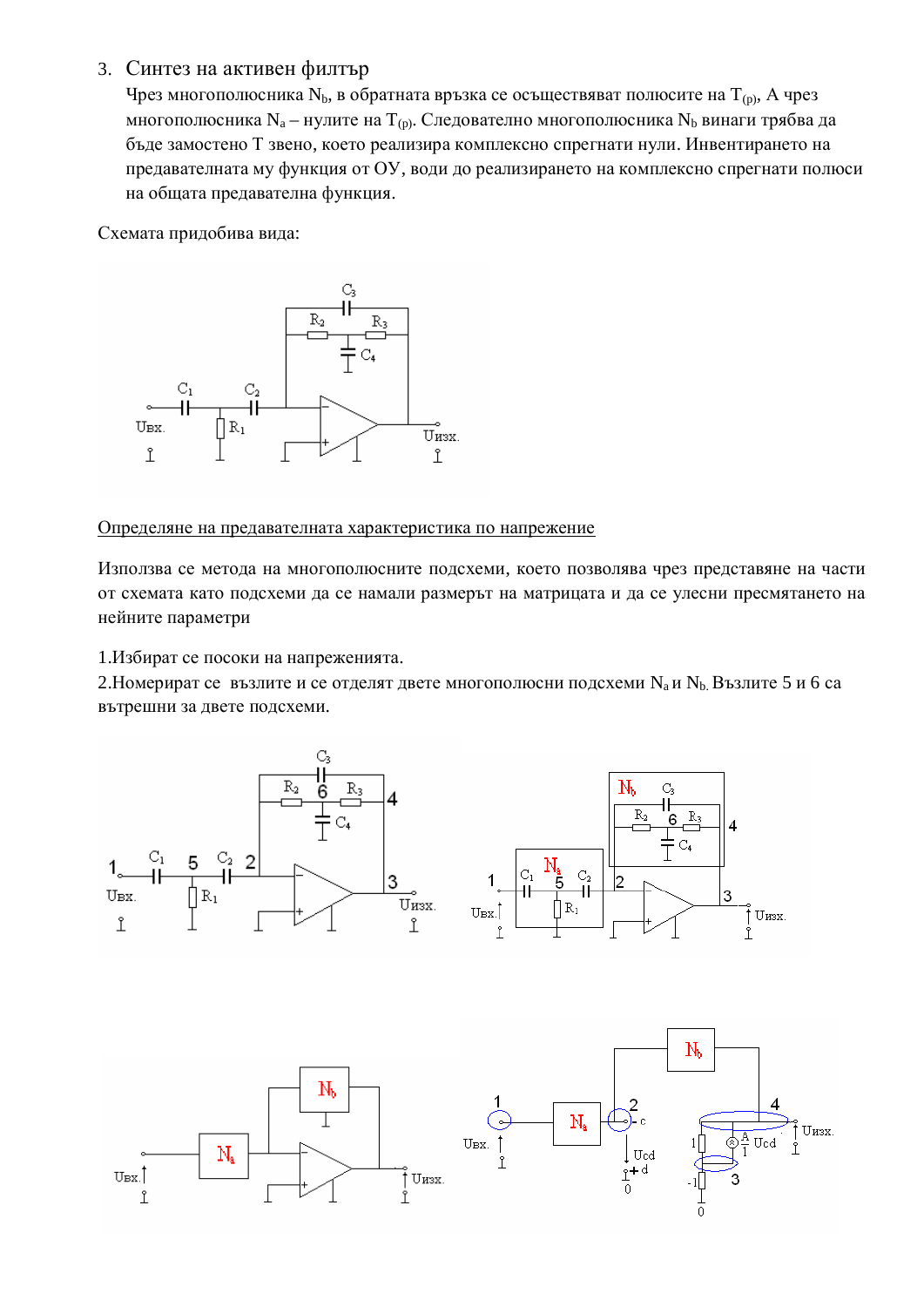|                |                        | $\mathcal{D}_{\mathcal{L}}$ |          |                   |
|----------------|------------------------|-----------------------------|----------|-------------------|
| $\mathbf{1}$   | $Y_{11}^{Na}$          | $Y_{12}^{Na}$               | 0        |                   |
| $\overline{2}$ | $Y_{21}^{\mathit{Na}}$ | $Y_{22}^{Na}+Y_{22}^{Nb}$   | $\theta$ | $Y_{24}^{Nb}$     |
| 3              |                        | $0-A$                       |          |                   |
| $\overline{4}$ |                        | $Y_{42}^{Nb}$ +A            | $-1$     | $Y_{44}^{Nb}$ + 1 |

$$
Ku = \frac{Uu3x}{U\omega x} = \frac{\Delta ab}{\Delta aa + \Delta aa, bbY_T}; Y_T = 0 \quad Ku \Rightarrow \frac{\Delta ab}{\Delta aa}
$$
  
a=1,b=4 \Rightarrow Ku =  $\frac{\Delta 14}{\Delta 11}$ 

 $\Delta 11 = (-1)^{1+1}$ .

$$
\begin{array}{c|c}\n2 & 3 & 4 \\
\hline\n2 & Y_{22}^{Na} + Y_{22}^{Nb} & 0 \\
\hline\n3 & 0-A & 0 & -1 \\
4 & Y_{42}^{Nb} + A & -1\n\end{array}\n\begin{array}{c|c}\nX^{Nb} \\
\hline\nY_{44}^{Nb} + 1\n\end{array}\n=\nA. Y_{24}^{Nb} - Y_{22}^{Na} - Y_{22}^{Nb} \\
\hline\n\end{array}
$$

$$
K_{u} = \frac{\Delta 14}{\Delta 11} \quad \frac{A.Y_{21}^{N_a}}{A.Y_{24}^{N_b} - (Y_{22}^{N_a} + Y_{22}^{N_b})} : A \quad -\frac{Y_{21}^{N_a}}{Y_{24}^{N_b}} \qquad ; A \to \infty
$$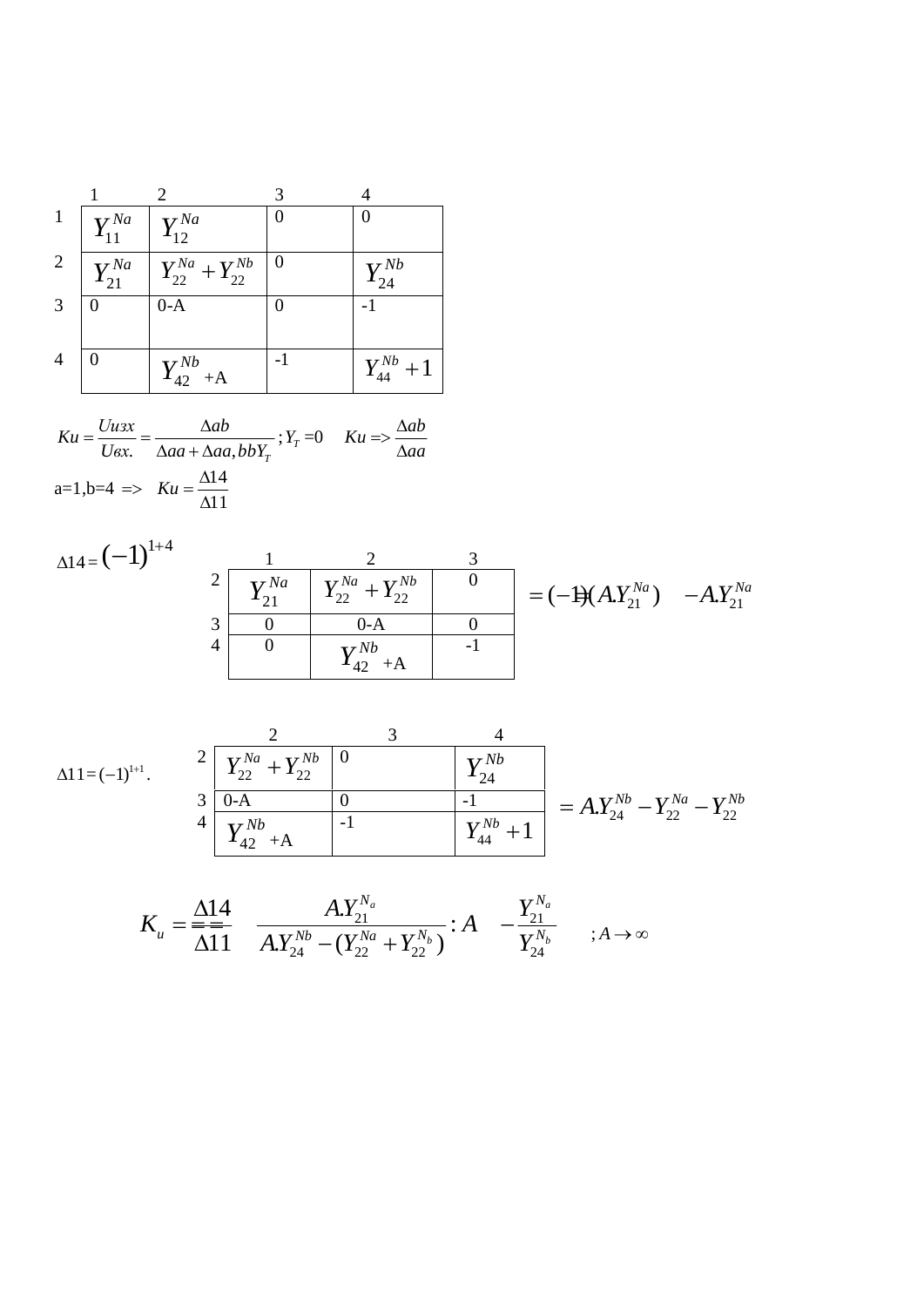Редуциране на възел 5: N<sub>a</sub> - Т-образно високочестотно звено  $p=5$  i=2 j=2



| $[Y]^{N_a} =$ |   | $C_{1}$ . $p$ |          | $-C_1.p$                            |
|---------------|---|---------------|----------|-------------------------------------|
| (3x3)         | 2 |               | $C_2.p$  | $-C_2.p$                            |
|               |   | $-C_1.p$      | $-C_2.p$ | $\frac{1}{R_1} + C_1 \cdot p + C_2$ |

$$
Y_{21}^{N_a} = Y_{21} - \frac{Y_{25}Y_{51}}{Y_{55}} = -\frac{(-C_2 \cdot p)(C_1 \cdot p)}{\frac{1}{R_1} + C_1 \cdot p + C_2 \cdot p} = -\frac{C_1C_2 \cdot p^2}{\frac{1}{R_1} + (C_1 + C_2) \cdot p}
$$

Редуциране на възел 6:<br>N<sub>b</sub> - Замостено Т-образно звено  $p=6$  i=2 j=4